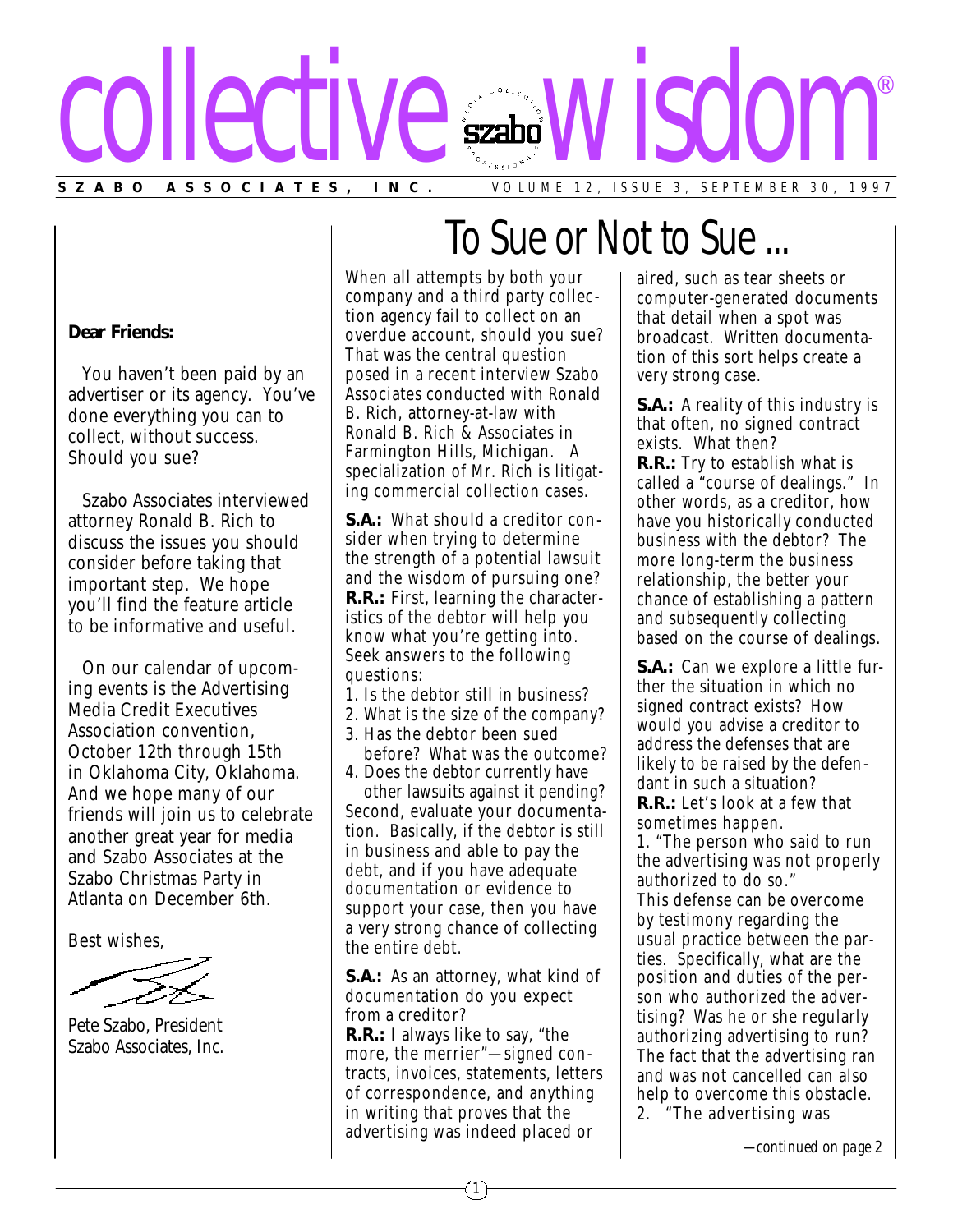### *To Sue or Not to Sue ...*

*—continued from page 1*

cancelled by phone." This defense can best be dis mantled if you already have a few simple rules and proce dures firmly in place. Advise your switchboard and clerks that they have no authority to speak to anyone on the subject of ad cancellations. Make sure you have a good recordkeeping system. Let your advertisers know that every cancellation must be in writing.

3. "Our ad ran in the wrong issue of the magazine," or "We wanted our commercial to air at drive time, and it didn't." Testimony by the salesperson who personally worked with the advertiser or agency on the agreement regarding insertions or times should successfully overcome this obstacle.

4. "We (agency) will not pay because our client, the advertiser, did not pay us. We are simply the agent for a disclosed principal."

I would establish a "course of dealings" using strong witness es who convey an attitude of professionalism and who can testify regarding the agreement between media and the agency. Any documentation that supports the existence of the business agreement, even simple faxed confirmations of orders, will be helpful. If you (media) regularly contract with the agency, the burden of proof *should* shift to the agency to prove that the advertiser agreed to pay media directly. In reality, however, the outcome of such a case is largely dependent on the inclinations of the particular judge and jurisdiction.

**S.A.:** Speaking of liability for payment, a particularly trouble some scenario is one in which the agency sends an advertising tape to a station along with an order that includes the agency's statement of its sequential liability position. The station replies by fax that its liability position is "joint and several," then airs the ad. The agency does not pay, claiming that the advertiser failed to pay it and that the agency never agreed to the station's liability position.

**R.R.:** When the agency sends the order, immediately fax the agency a confirmation which includes a statement like this: "Our station has adopted a joint and several liability position. Unless we hear otherwise from you within 24 hours, we will assume that you agree to abide by the terms of our joint and several liability clause." This fax will be admissible in court if the agency fails to pay.

**S.A.:** How can a creditor estimate the likelihood that a debtor will

2

fight a lawsuit "tooth and nail"? **R.R.:** The creditor's own credit department will probably have talked to the debtor enough to have a good idea if that is a likelihood. Also, if there is a sub stantial volume of written correspondence surrounding the situation, particularly with an attorney's involvement, then a fight is likely to occur. I give less credence to verbal communication than to written, even when the debtor states verbally, "We're not going to pay, go ahead and sue, and we'll fight this." A fight is certainly inconvenient; however, if the debtor is still in business and there is no valid dispute regarding the debt, I would suggest that a creditor sue immediately for the full amount.

**S.A.:** What is a summary judgment and what are a creditor's chances of getting one?

# collector's corner

**"Collector's Corner"** is our readers' forum for suggestions, comments, and idea swapping. If you have information to share or input on how our newsletter can better serve you, please write or call. We want to hear from you!

The following "Collector's Corner" question was addressed by our feature article interviewer to Ronald B. Rich, attorney-at-law, Ronald B. Rich & Associates in Farmington Hills, Michigan.

**Question:** What can a creditor do to minimize the chances that he will have to use your services to collect an overdue account?

**Answer:** First, prior to extending credit, get a detailed, completed credit application. Check references, particularly other media references. Ask for financial statements. If a client is "iffy," ask for a personal guarantee.

If you do extend credit and the customer exceeds credit terms, make sure all proper in-house collection processes have been accomplished—phone calls, letters, regular contact to find out the nature of the problem. Analyze your history with the customer to determine whether or not this is an isolated problem. If the customer is an agency that claims it has not been paid by the advertiser, ask the agency if you might contact the advertiser to discuss the problem. If that fails, refer the account to a good third-party collection agency.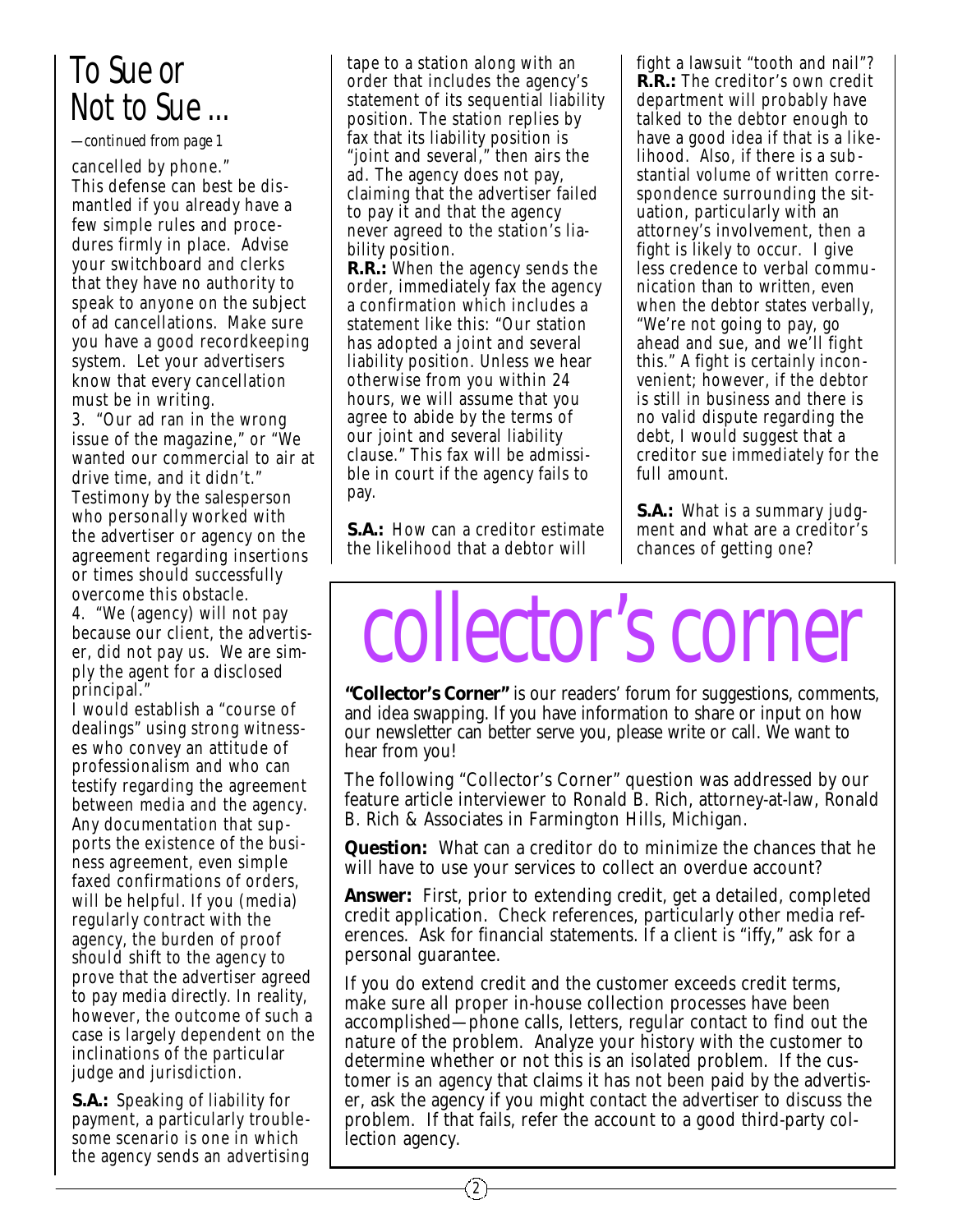**R.R.:** The plaintiff or plaintiff's attorney files suit, processes a motion for summary judgment, goes to court, and tells the judge that the defendant has no defense or that the defense posed is frivolous. The judge is requested to find the case in the plaintiff's favor without proceeding to trial.

Although, generally speaking, judges do not like to issue summary judgments because they believe defendants should have the opportunity to have their "day in court," they often do grant summary judgments in media cases. The reason is that media cases are very often "open and shut" cases in which the defendant has simply not paid what is clearly owed.

Very often the reason given for nonpayment is that the advertising did not bring the results the defendant expected. Unlike the manufacturer of a product, media does not and cannot guarantee results. Media simply places the advertising that is given to them. If

an advertiser doesn't get the expected result, that dispute is between the advertiser and whoever created the advertising.

It should be noted, however, that signed documentation is usually required to get a summary judgment. Verbal agreements will not suffice.

**S.A.:** What weakens a lawsuit? **R.R.:** 1. Lack of proper documentation.

2. Lack of appropriate witnesses who can testify about what happened when you don't have the documentation.

**S.A.:** Who should those witnesses be?

**R.R.:** The credit manager would be the best witness for cases in which there is no dispute. When there is a dispute, the sales representative is the appropriate choice to testify about the nature of the business relationship, the sequence of events, and his or her interpretation of them.

**S.A.:** Is there a dollar amount that you consider too small to sue for?

3



"I FIGURED DUT A WAY TO WORK WITH ADME STABLES ON THEIR OVERDUE ACLOUNT LIKE YOU ASKED, BOSS. AND YOU'LL BE PLEASED tu know they just dropped off a sizeable payment,"

**R.R.:** I believe that in the media industry it is important to show that you mean business, not only to the advertiser but also to the advertising community. For that reason, it is sometimes advisable to sue for as little as \$1,000, even though you may only break even after costs. We sue often for \$1,000 or \$2,000; however, to sue for less than that amount is probably prohibitively costly.

**S.A.:** And what if that \$1,000 case is out-of-state?

**R.R.:** Even so, a creditor might choose to sue. Creditors should know that 95% of these cases never go to trial. One reason is that judges will often force such cases to be resolved during the pre-trial period because they don't want to try small cases. Another reason is that as soon as a suit is filed, the plaintiff's attorney will immediately start putting pressure on the debtor by sending out discovery requests—interrogatories, admissions, requests for production of documents. As soon as defendants have to start paying their attorneys money for their time, they often realize it is better and cheaper to pay the creditor all that is owed.

Even if the case does go to trial and the creditor ends up having to fly a witness to another state to testify, there is merit in letting people know you're serious about collecting your debts, wherever they originate and regardless of their size.

**S.A.:** Any final words of advice? **R.R.:** First, know your customers well. That knowledge will help you determine how to deal with a nonpayment situation long before you need to consider a lawsuit as well as whether or not you should sue if all else fails.

Second, get documentation for every communication you